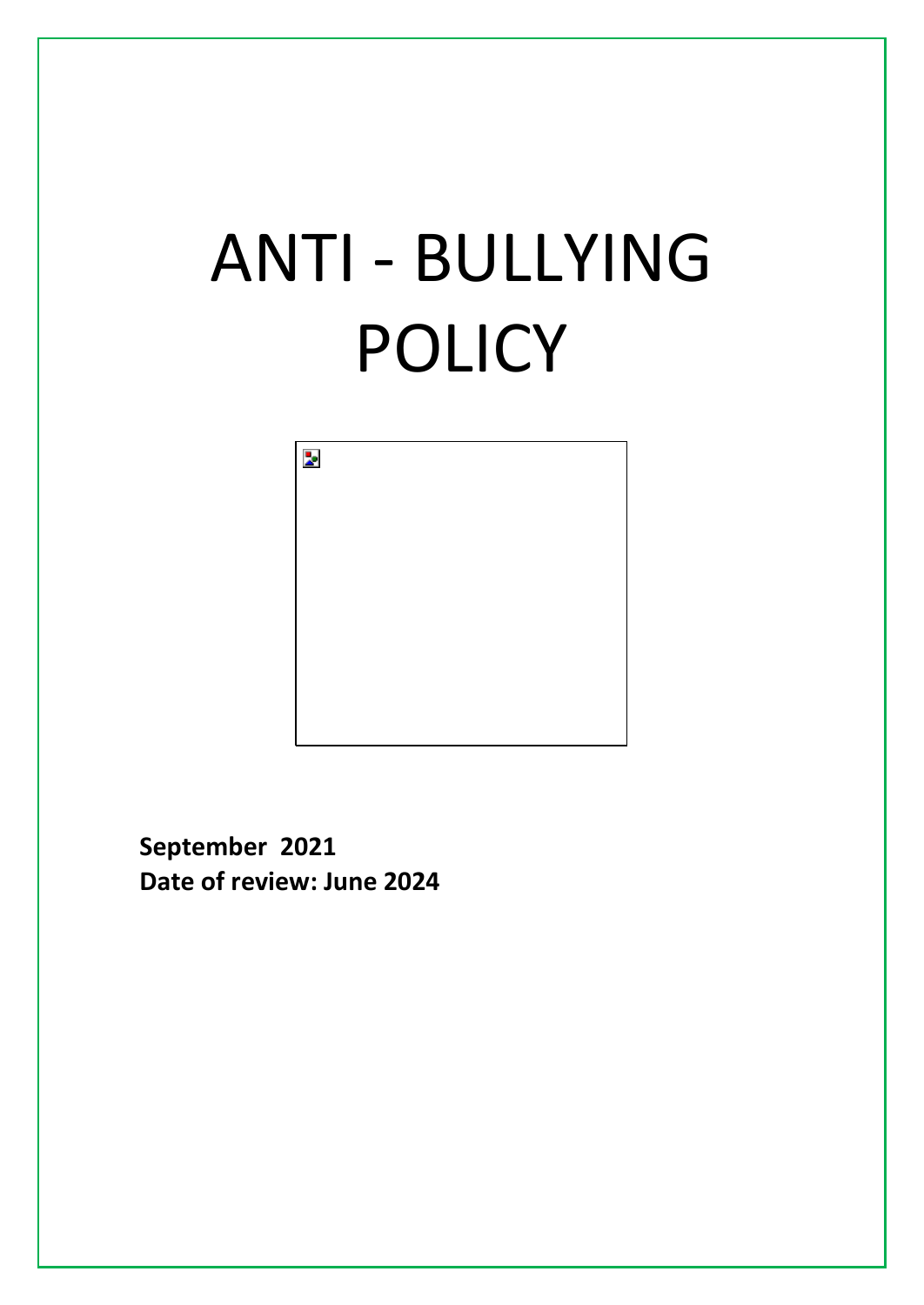#### **RATIONALE**

St Joseph's is first and foremost a caring school. Respect and consideration for others permeates all aspects of school life and the service it provides for all within and beyond the school community.

We endeavour, through everything we do, to give our children a tangible sense of being loved, belonging and self- worth.

We believe that all members of our school have the right to work and play within a secure and caring environment, regardless of age, gender, appearance, race, religion or social and cultural background. It is our responsibility to contribute to, maintain and enhance such an environment.

#### **AIMS AND OBJECTIVES OF OUR ANTI-BULLYING POLICY**

Our school is committed to the promotion of effective teaching and learning for all its children. Accordingly, all within our school community will continue to work to create an environment within which positive relationships will be fostered. The school seeks at all times to promote an Anti-Bullying culture which protects the children. Any form of Bullying behaviour **will therefore not be tolerated and will be addressed promptly with RESOLUTION as the key focus for the way forward**. Should bullying behaviour occur, the needs of all those involved will be paramount. The school will take all reasonable measures to ensure that the situation is resolved and will not reoccur.

**As a school committed to Self /Mutual Respect and positive relationships at all levels we aim:**

- To promote self- discipline and genuine, mutual respect among children
- To implement a robust approach to sustained good behaviour
- To promote a shared understanding of an acceptable standard of behaviour
- To protect our children by helping them to recognise unacceptable behaviour in others and develop resilience in acquiring the confidence and skills they need to keep themselves safe
- To strive to prevent any form of bullying behaviour

#### **CONTEXT**

This Policy takes account of the appropriate statutory requirements i.e.

#### **The Legislative Context:**

- [The Addressing Bullying in Schools Act \(Northern Ireland\) 2016](http://www.legislation.gov.uk/nia/2016/25/contents)
- [The Education and Libraries Order \(Northern Ireland\) 2003](http://www.legislation.gov.uk/nisi/2003/424/contents/made) (A17-19)
- [The Education \(School Development Plans\) Regulations \(Northern Ireland\) 2010](https://www.education-ni.gov.uk/sites/default/files/publications/de/annex-a-school-development-plans-regulations-2010.pdf)
- [The Children \(Northern Ireland\) Order 1995](http://www.legislation.gov.uk/nisi/1995/755/contents/made)
- [The Human Rights Act 1998](https://www.legislation.gov.uk/ukpga/1998/42/contents)
- [The Health and Safety at Work Order \(Northern Ireland\) 1978](https://www.legislation.gov.uk/nisi/1978/1039)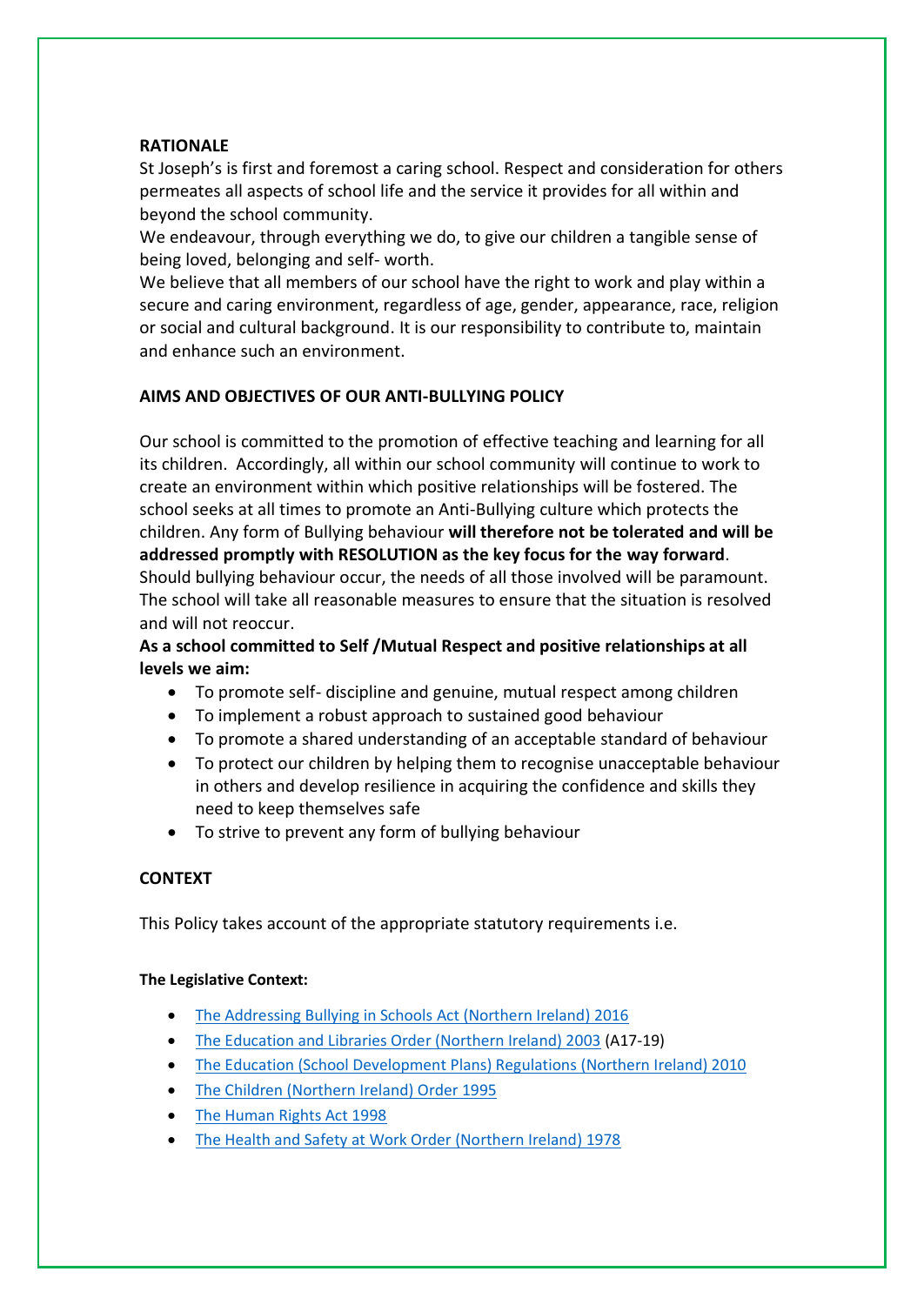#### **The Policy & Guidance Context**

- [https://www.education-ni.gov.uk/publications/addressing-bullying-schools-act](https://www.education-ni.gov.uk/publications/addressing-bullying-schools-act-northern-ireland-2016)[northern-ireland-2016](https://www.education-ni.gov.uk/publications/addressing-bullying-schools-act-northern-ireland-2016)
- The Addressing Bullying in Schools Act (Northern Ireland) 2016 Statutory Guidance for Schools and Boards of Governors (DE, 2019)
- [Pastoral Care in School: Promoting Positive Behaviour \(DE, 2001\)](https://www.education-ni.gov.uk/sites/default/files/publications/de/pastoral%20care%20in%20schools.pdf)
- [Safeguarding and Child Protection in Schools: A Guide for Schools \(DE, 2017\)](https://www.education-ni.gov.uk/sites/default/files/publications/education/Safeguarding-and-Child-Protection-in-Schools-A-Guide-for-Schools.pdf)
- [Co-operating to Safeguard Children and Young People in Northern Ireland](https://www.health-ni.gov.uk/publications/co-operating-safeguard-children-and-young-people-northern-ireland)  [\(Dept. of Health, Social Services and Public Safety, 2016\)](https://www.health-ni.gov.uk/publications/co-operating-safeguard-children-and-young-people-northern-ireland)

## **Participation and Consultation Process**

This Policy has been drawn up and agreed with all members of staff and governors in liaison with school pupils. In updating the policy, we have engaged in the following consultation process:

- Awareness raising via Anti-Bullying Week 2020
- Observations and Feedback from staff
- Seeking views of pupils via School Council
- Consultation with Parents focus group

#### **AGREED DEFINITION OF BULLYING BEHAVIOUR**

The following definition of bullying has been agreed:

## *NIABF defines bullying as the repeated use of power by one or more persons intentionally to hurt, harm or adversely affect the rights and needs of another or others.*

Examples of Bullying behaviour include:

**Physical:** pushing, shoving, hitting, pinching, punching, elbowing, jostling, kicking, tripping, scratching and biting.

**Emotional:** some forms of exclusion, talking behind backs, circulating hurtful notes, covert or subtle intimidations.

**Verbal:** name calling, teasing, threats to inflict emotional or physical hurt, taunting, offensive remarks, sarcastic comments, spreading rumours.

**Non-Verbal:** rude gestures, spitting, pulling faces, dirty looks, staring.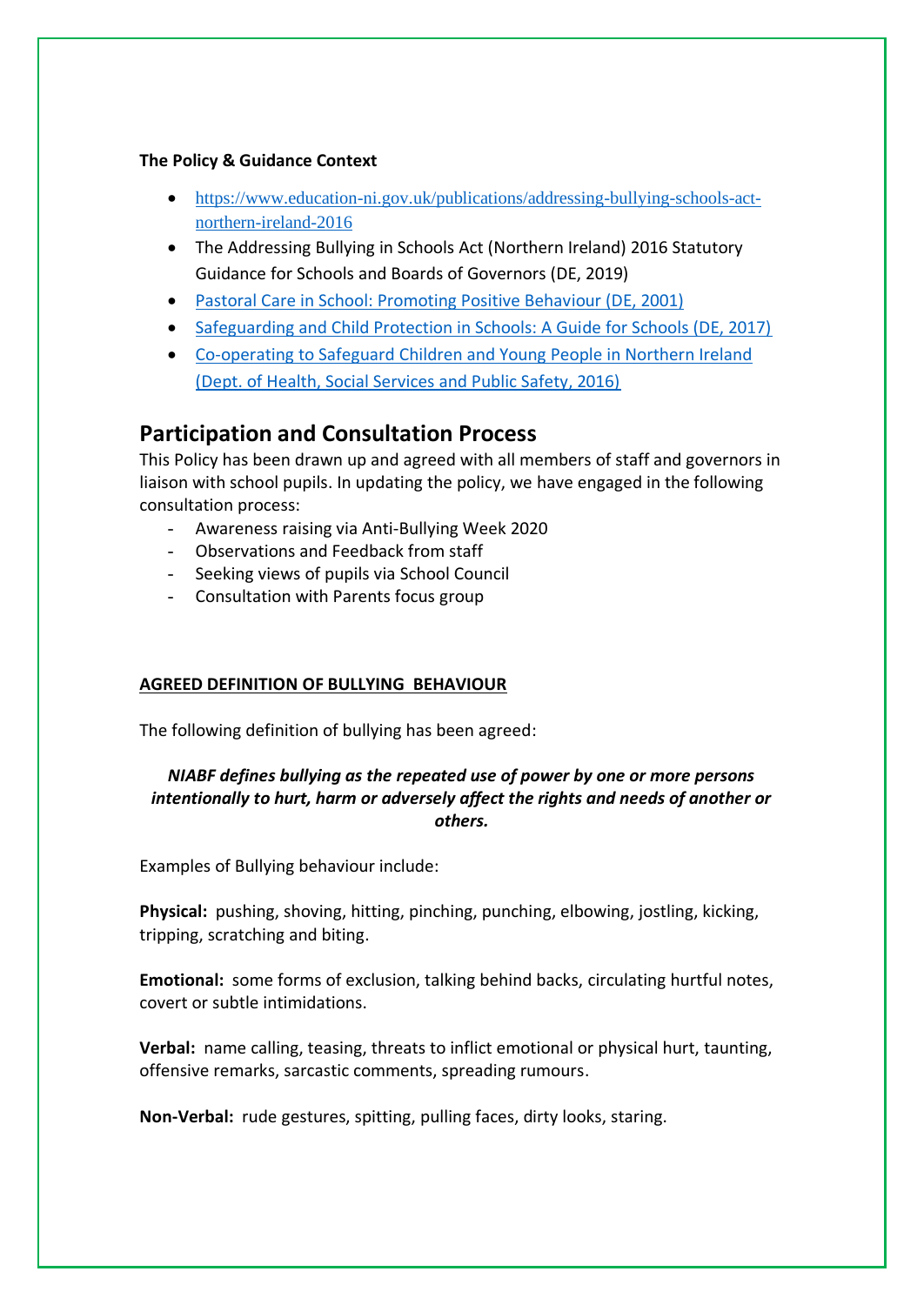**Cyber Bullying:** Unwelcome text messages, picture/video clips, bullying via cameras/computers, phone calls, bullying via mobile phones or computers.

Bullying is not the same as separate, one-off incidents of unacceptable behaviour' e.g. when a pupil loses their temper during a playground game and strikes out at another child.

When assessing a one-off incident, to make a decision on whether to classify it as bullying, the school shall consider the following criteria:

- severity and significance of the incident
- evidence of pre-meditation
- impact of the incident on individuals (physical/emotional)
- impact of the incidents on wider school community
- previous relationships between those involved
- any previous incidents involving the individuals

Unacceptable, rough behaviour which leads to another pupil being hurt is not tolerated in St Joseph's and the children involved will be given support and encouragement to **resolve** their behaviour and **restore** their relationship. When behaviour of this nature occurs it will be addressed within the terms of the school's Positive Behaviour (Policy Good to be Green)

# **Responsibilities of all staff**

Our staff will:

- Be familiar with the 'Effective Responses to Bullying Behaviour' document (NIABF) and follow guidance therein appropriately
- Address issues firmly, fairly and promptly
- Commit to a solution based approach
- Foster in our children self-esteem, self-respect and respect for others.
- Demonstrate by personal and professional example, high standards of personal and social behaviour.
- Ensure the delivery of a robust Anti Bullying curriculum at an age appropriate level e.g., PDMU activities, Paths Programme, etc.
- Emphasise the importance of telling an adult about any situation which could be perceived as bullying when it happens.
- Be constantly vigilant and alert to signs of potential bullying behaviour.
- Encourage children to take responsibility for their actions, reflect on any inappropriate behaviour and move towards resolution.
- Listen carefully to children who have experienced perceived bullying behaviour, take what they say seriously and act promptly to support and protect them.
- Listen to and act appropriately on any concern raised by a parent/carer.
- Record classroom and playground breaches in the class pastoral book.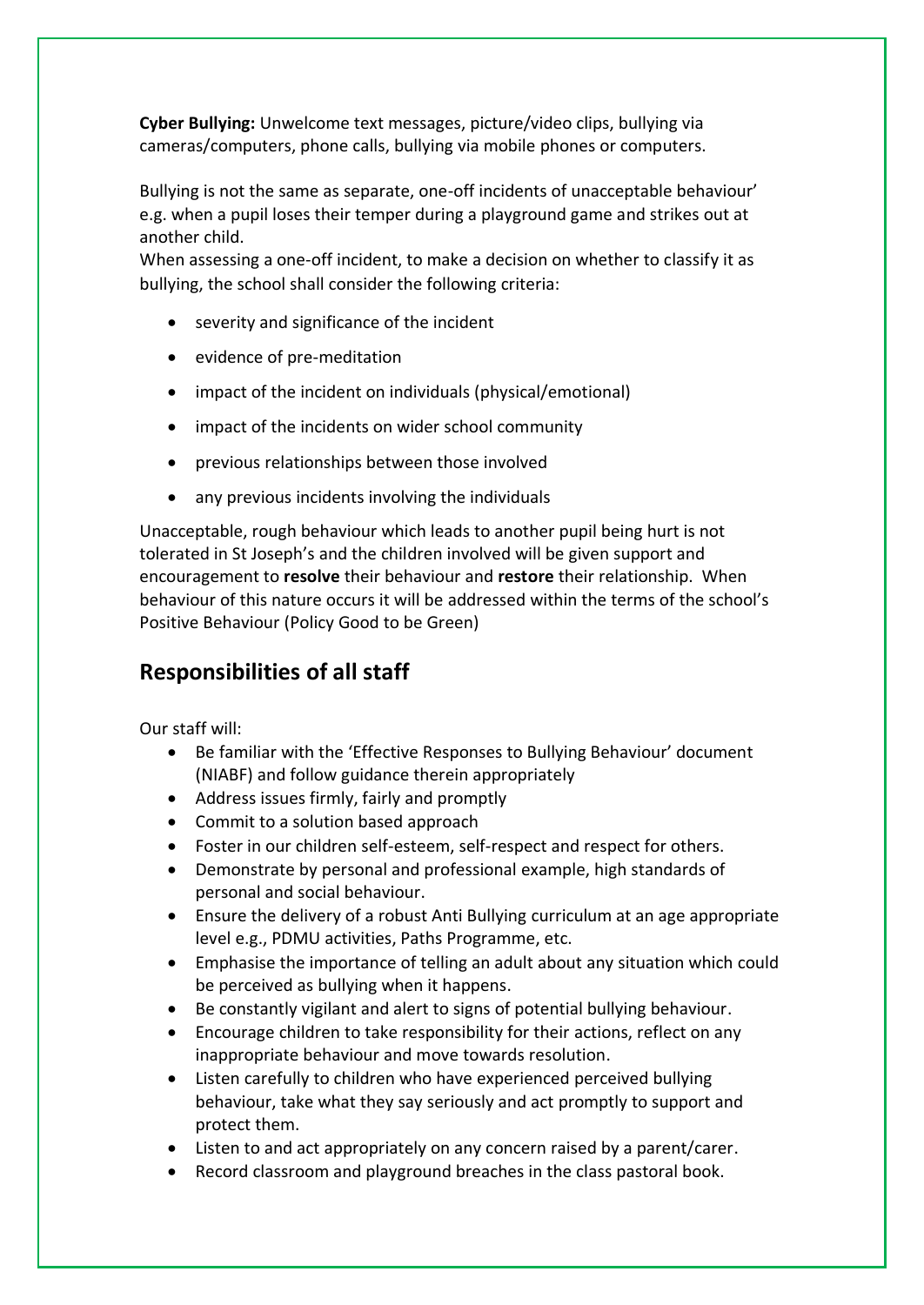- Retain Reflective thinking sheets in the class pastoral book.
- Report and record suspected cases of bullying to the designated teacher Mr Conor Farrell, deputy designated teacher Mrs D. Use the Bullying Concern Assessment Form (BCAF) appropriately (see Appendix 2). BCAF to be scanned and retained on private school folder.
- Inform other staff on a 'need to know' basis e.g. Teaching/Supervisory Assistant etc.
- Follow up any concern raised by a parent/other about alleged bullying behaviour i.e. agreed action/Risk Assessment.
- Follow school's agreed procedures in dealing with Bullying behaviours. Implement, monitor and review agreed action.
- Report back promptly to those involved on the action taken and the effectiveness regarding resolution.
- Record adult action and developments chronologically (Class Teacher in liaison with Mr C Farrell will maintain and update the BCAF appropriately regarding issues.

# **Responsibilities of Children**

We expect our children to:

- Endeavour to treat peers with respect at all times.
- Refrain from becoming involved in any kind of inappropriate/potentially bullying behaviour.
- Intervene to protect a child who is perceived as experiencing bullying behaviour, unless it is unsafe to do so.
- Report to a member of staff any witnessed or suspected instances of bullying behaviour, to dispel any climate of secrecy and help to prevent any further instances.
- Cooperate with adults in a truthful manner when working towards resolution.
- Build relationships and move forward in a spirit of mutual support.

**Anyone who becomes the target of bullying behaviour or is aware of potential bullying behaviour involving their peers is encouraged to speak out in an effort to resolve the situation or prevent it escalating.**

# **Responsibilities of Parents**

Parents should support their children and the school by:

- Being mindful of any signs of distress or unusual behaviour which might be an indication of potentially bullying behaviour.
- Encouraging their children to report any potentially bullying behaviour promptly to their class teacher/Safeguarding team in order to have the matter addressed.
- Assuring their child that appropriate action will be taken.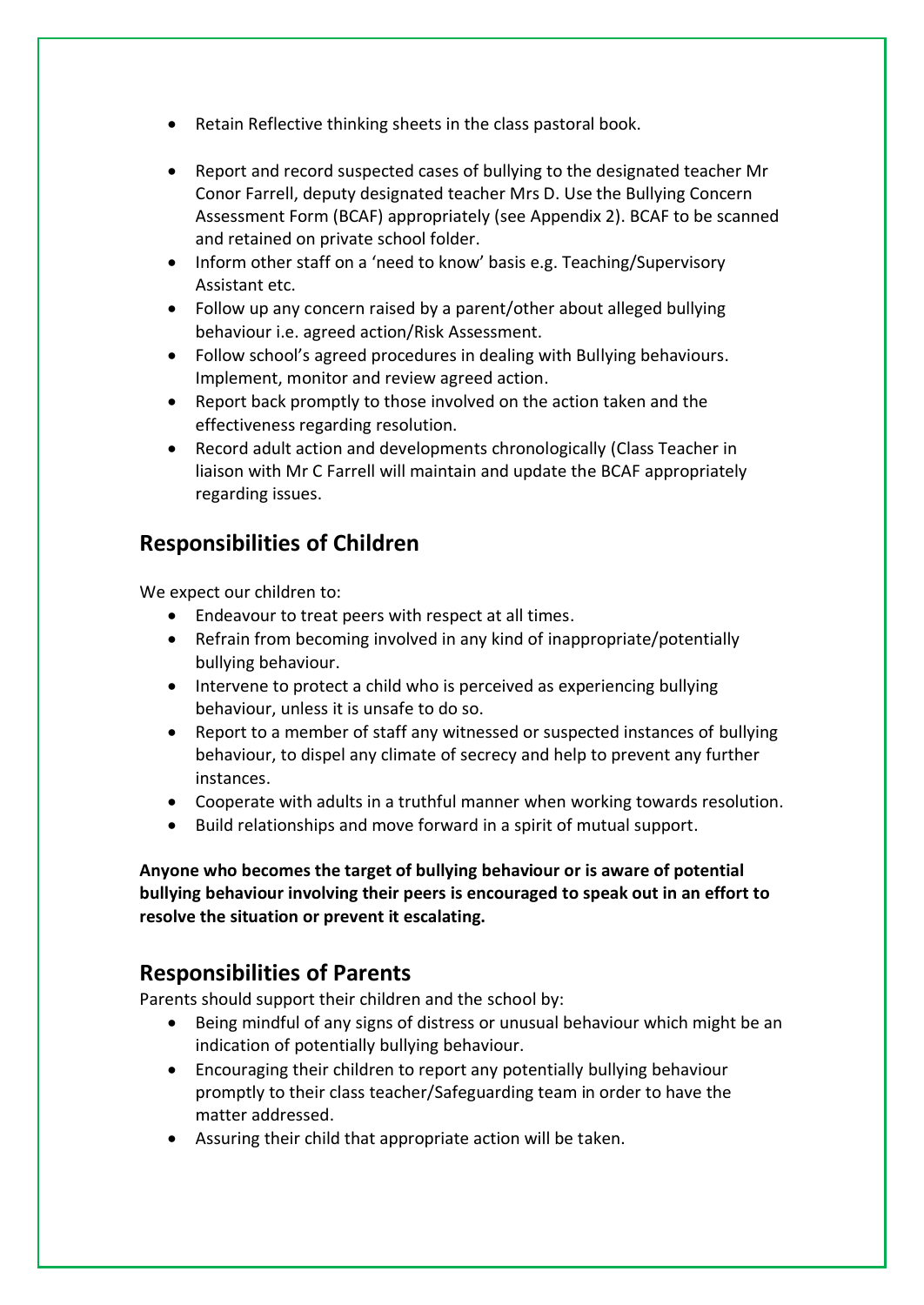- Informing the school of any suspected bullying behaviour, even if their children are not involved. Attempt to ascertain the facts of the situation.
- Cooperating with the school, if their child is experiencing or displaying bullying behaviour.
- Understand that the term 'Bullying' can and is often used loosely and can be based solely on a child's perception of events.
- Accepting that the school will seek always to establish an accurate account of events when determining whether or not an incident of Bullying has occurred.

# **Preventative Measures:**

We believe that the robust implementation of preventative measures will greatly assist in reducing the incidence of potentially bullying behaviour. We will take the following proactive steps.

## **1. Ethos and Pastoral Care:**

Through the daily living out of our Pastoral Care Policy, we promote the dignity and wellbeing of everyone in the school community. We seek always to be a 'Listening School'. We encourage the children to express their feelings, fears and concerns in a comfortable atmosphere through our PDM/PATHS programmes. We promote and reward good behaviour and acts of kindness e.g. at class level/assemblies, Awards Ceremonies, Golden Time, etc. Positive classroom and playground strategies are used meaningfully to encourage the attributes of caring, friendliness and courtesy in all aspects of school life.

## **2. Break and Lunchtime Play**

Our positive behaviour initiative identifies the need for children to interact with each other at playtime through games and activities. Children learn to share their play space.

We support our Teaching Assistants and Lunchtime Supervisors in the promotion of positive play and strategies for dealing with incidents of inappropriate behaviour/ potential bullying.

Lunchtime Supervisors have received training in the promotion of positive play. *They are in a position of authority at playtime and support teachers and management in dealing with incidents of unacceptable behaviour.*

- At least one class teacher is timetabled to be in the yard with the year group each day along with CA's
- School Management is on the school car park from 8.30, supervising the entry points and gates.
- Teachers supervise the school gates for dismissal at home time.
- A teacher supervises the bus line and takes the pupils to the bus each day.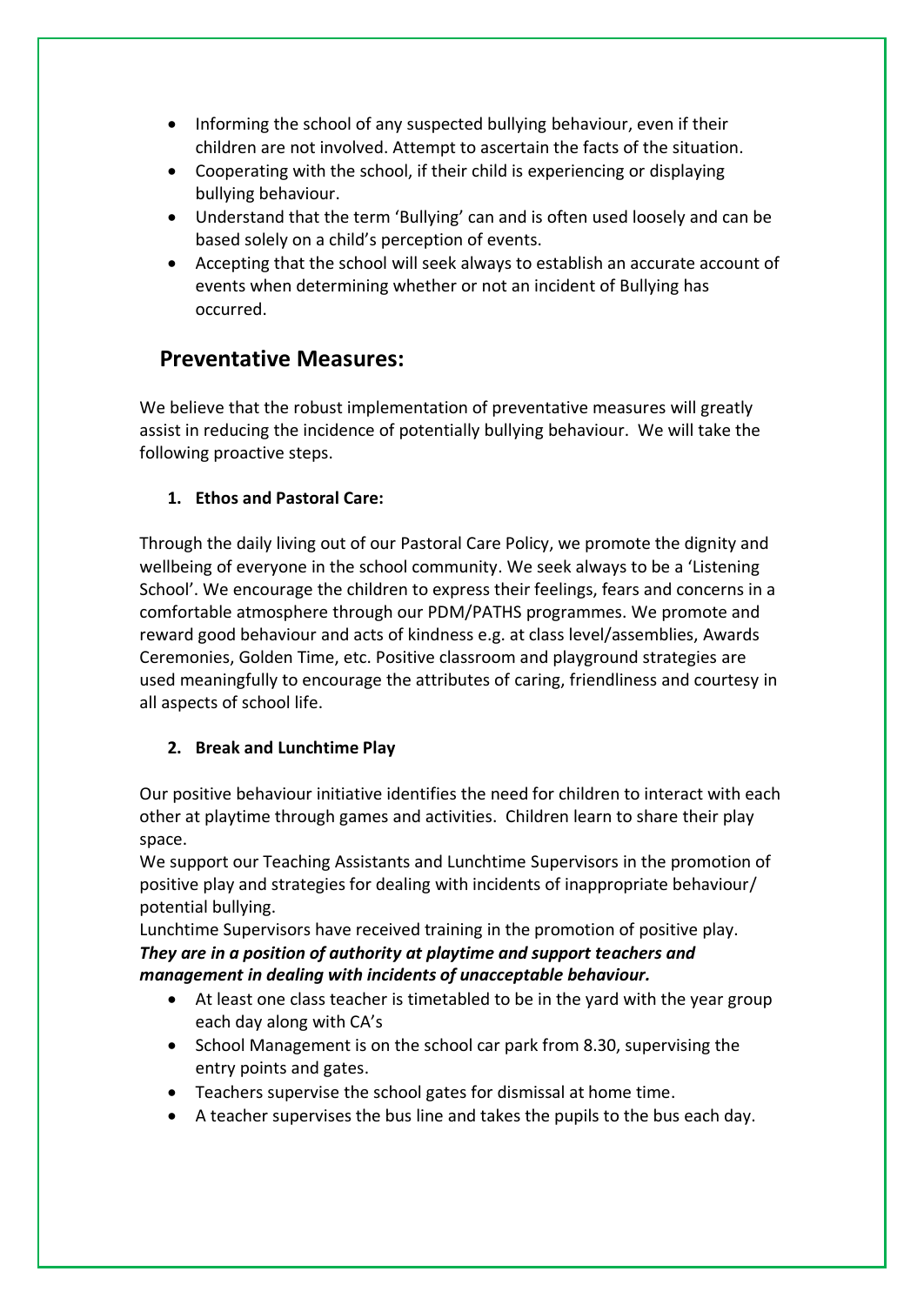

## **3. Curriculum:**

The key curriculum area of PDMU (Personal Development and Mutual Understanding) is designated to the promotion of positive behaviour and personal safety. Children learn to recognise and understand a variety of feelings and emotions and the need to manage them in a safe and positive way.

The children are given opportunities to interact with their peers and other class groupings and to use a range of strategies to manage conflict if it arises. Our **PDMU** programme is further supported by other curriculum areas:

- Circle Time
- Whole School Paths Programme
- P7 Transition Programme eg: Love for Life workshop, which highlights resilience as a key life strategy
- Drama workshops.
- Play based Learning/Activity Based Learning
- NSPCC's speak out, stay safe approach to encourage children to tell a responsible adult if they are experiencing any issues.
- Literacy activities (Novels, poetry and plays with bullying themes)

#### **4 . Whole School approaches**

- Displays of the children's work are used effectively both at class and whole school level as reminders for the need for good behaviour and contain strategies for dealing with perceived bullying behaviour.
- Anti-Bullying messages are placed strategically throughout the school environment as reminders of good practice for the children.
- Assembly is used to present information to the children and aspects of acceptable/unacceptable behaviour are often discussed. The principal meets with the various year groups to discuss matters which affect them and listens carefully to suggestions. These suggestions are considered and actioned appropriately.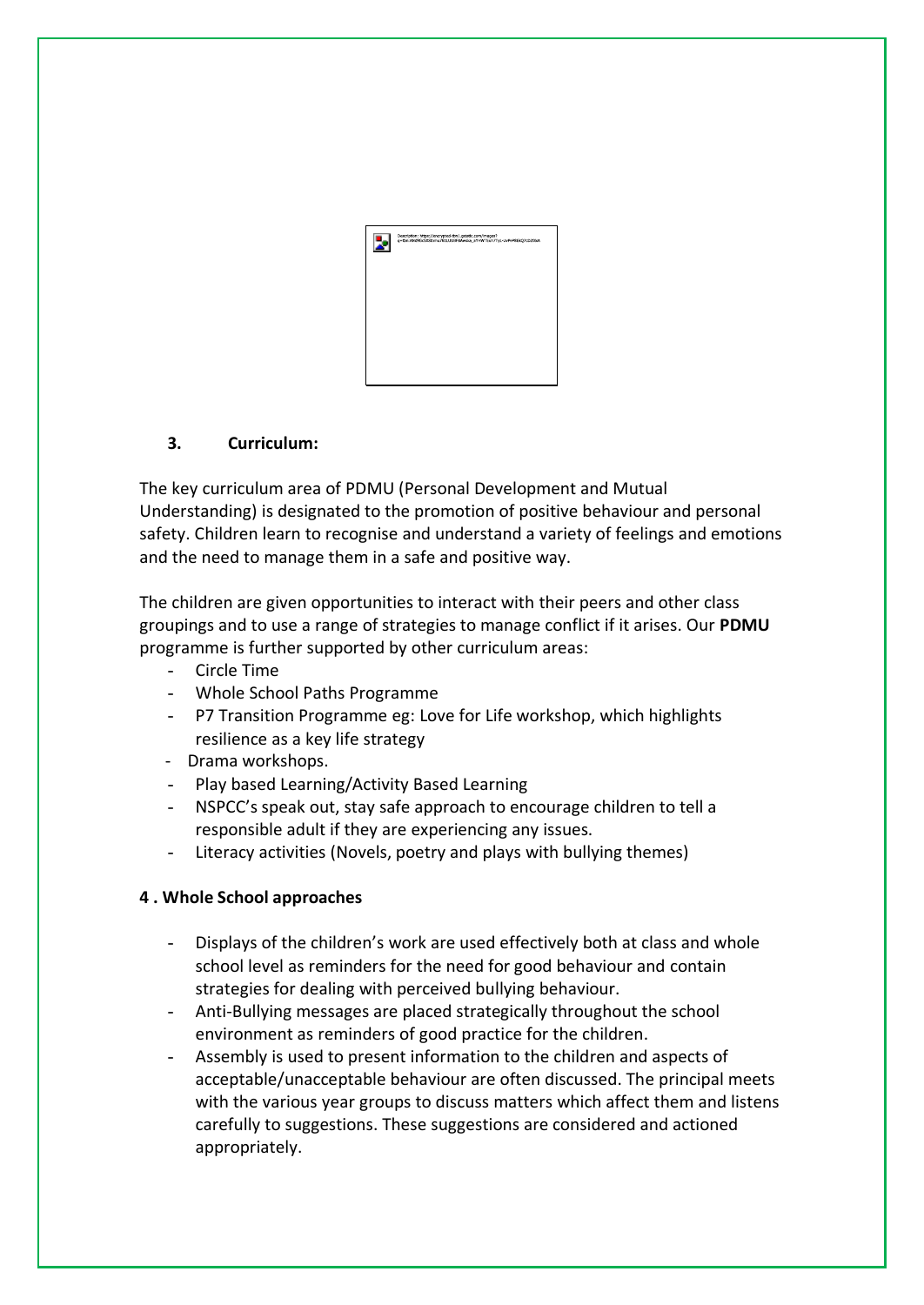- The school App and website, are used to reinforce key messages within the area of Anti-Bullying.
- Outside agencies provide workshop support at an age appropriate level e.g. NSPCC, Love for Life etc.
- There are year group assemblies each day. These assemblies are used to transmit key whole school themes and celebrate success.

#### **4. Anti-Bullying Week**

The school participates in the Anti-Bullying Forum's **Anti-Bullying Week** programme in late November annually. As a school community we focus on the area of Bullying and use specific resources and activities to equip the children with the requisite skills to deal with any potential bullying situation. This is followed up on an ongoing basis appropriately over the school year.

#### **5.Cyber Bullying**

Cyberbullying can be defined as 'the use of ICT, particularly mobile phones and the internet, deliberately to upset someone else'. It can be an extension of face-to-face bullying, with technology providing the bully with another route to harass their target.

The School is committed to protecting pupils and staff from potential harm deriving from their use of the internet, mobile telephones and other electronic and digital technology or systems. The School's ICT network is secure and subject to continuous monitoring in the interests of safeguarding the wellbeing of all members of the School community.

The School's pupil ICT Acceptable Use Policy aims to ensure that pupils are responsible in their use of ICT, making sure that they safeguard their own wellbeing, do nothing that adversely affects others, adopt good practice to enable the efficient operation of the School network and do not waste time.

Copies of the Pupil ICT. Acceptable Use Policy are located in the ICT Suite and computer resource areas. It defines what constitutes safe and acceptable use of the internet and any other electronic and digital services.

Every February the school celebrates Safer Internet Day. Pupils are educated on the subject of Staying Safe Online, Cyberbullying and the dangers of social networking sites, through fun and informative games, video clips and websites. We encourage our pupils to report instances of this or any other dangerous or suspicious online behaviour. All staff have a responsibility to safeguard the welfare of pupils online by educating them, supporting them and reporting any instances of Cyberbullying or other dangerous or suspicious online activity in line with School procedures.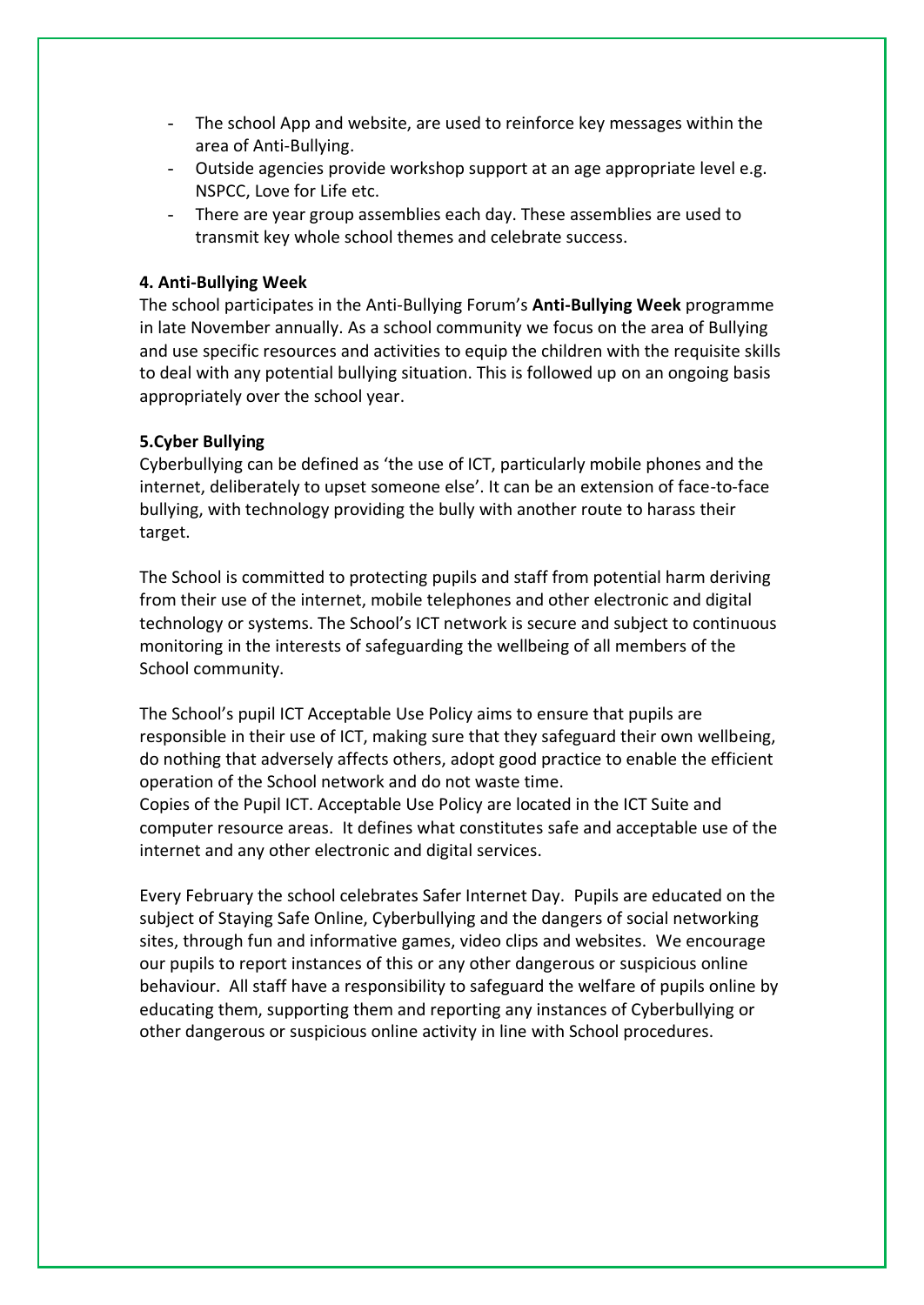# **Procedures for Dealing with Incidences of Potential Bullying Behaviour**

When responding to a potential Bullying concern, staff will primarily adopt a positive mind set and when subsequently managing a Bullying situation, every effort will be made to be *CALM, POSITIVE, ASSERTIVE AND CONFIDENT* in determining the appropriate level of response as they move towards *RESOLUTION.*

#### 1. **Reporting of an incident:**

When a perceived bullying incident is reported, the information will be passed on to the following personnel:

- The teacher of any child involved
- The Principal
- The Designated Teacher for Safeguarding & Child Protection (as appropriate)
- Where necessary, the parents of the children involved

#### **2. Investigation of an incident:**

- This will normally be carried out by the class teacher in conjunction with the Principal/ Vice Principal– using a Restorative approach (see Appendix 3: Restorative Questioning)
- To determine the level of severity, staff will take account of the nature, frequency and duration of the Bullying behaviour and the perceptions of the child allegedly being bullied.
- A record will be made using BACF/Safeguarding & CP Record as appropriate and retained in school records on a Private folder on the C2K drive.

#### **3. Agreement on a plan for resolution:**

- As a way forward, a plan will be devised to resolve the conflict. Key personnel will be involved appropriately i.e. Principal, Class Teacher, Designated Teacher, Safeguarding Team, SENCO - this plan will be shared with parents and the children concerned as deemed appropriate.
- The plan will include targets for acceptable behaviour and will set out support measures which will be provided for the pupils concerned. We will adopt a caring and listening approach for the children concerned i.e. those presenting as the target of Bullying behaviour and those who present as displaying Bullying behaviour. We will be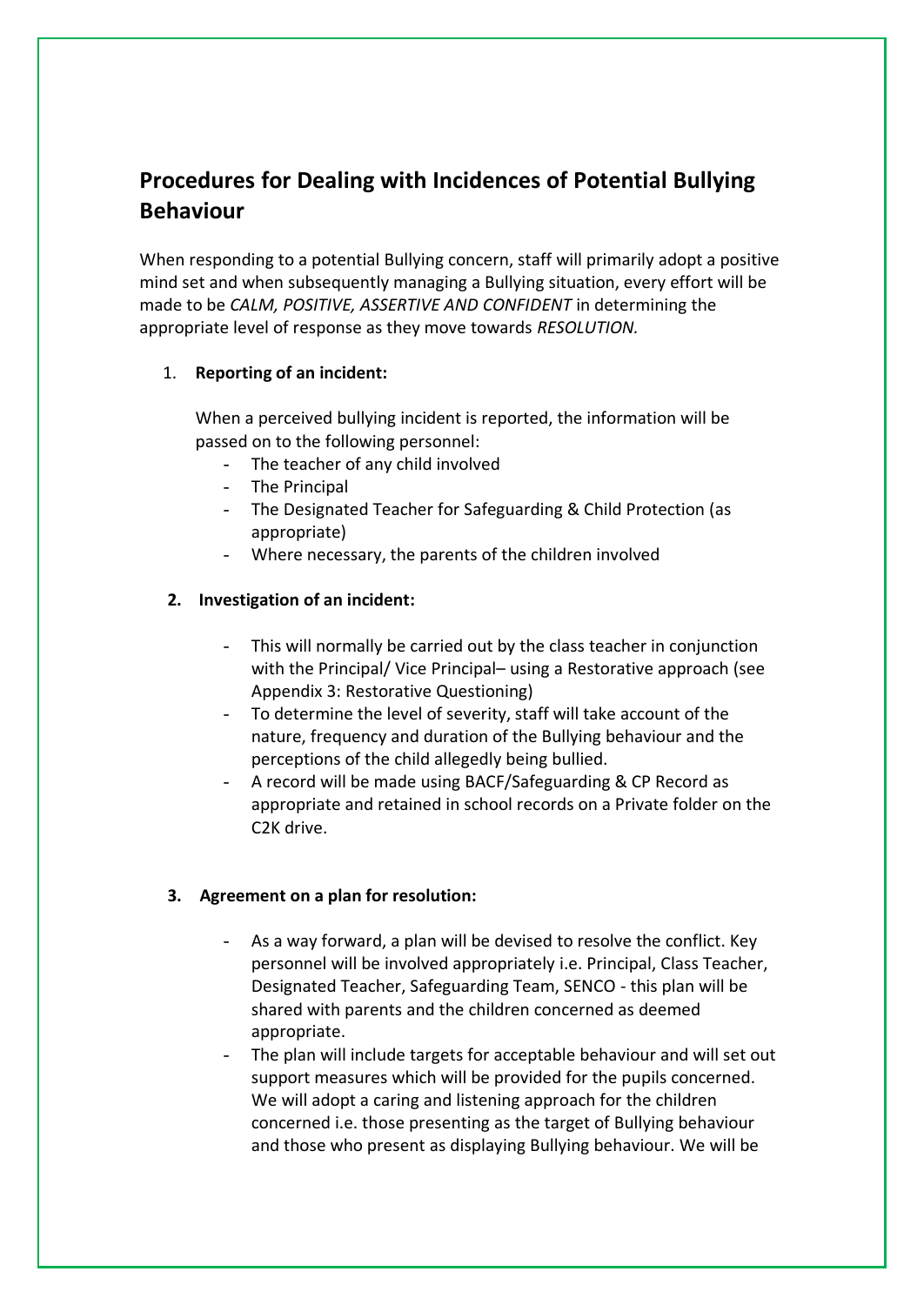mindful that children displaying Bullying behaviour may be vulnerable i.e. having particular individual needs.

#### **4. Interventions:**

When responding to a bullying concern, school staff will implement interventions aimed at responding to the behaviour, resolving the concern and restoring the wellbeing of those involved. Where appropriate, school staff may implement sanctions for those displaying bullying behaviour.

- Restorative action will use the Intervention levels structure, as outlined in the 'Effective Responses to Bullying' document i.e. Low to High Risk categories e.g. Peer/Adult support, Coping Skills, Strength Building Plan, Support Group, etc.
- Regular monitoring and review of situation by the class teacher/key staff member will take place
- Access to School Counsellor: H Woods
- Referral to relevant outside agencies i.e. educational/medical support
- Referral to relevant investigative agencies e.g. Gateway Team, PSNI
- **Where/when it is deemed appropriate or in complex situations, parents will be involved immediately.**

#### **5. Further Action**

- Where necessary, the school will draw on support from a range of outside agencies including Education Welfare Officer, Behaviour Management Team Educational Psychology Service, HSCT, Gateway Team.
- In extreme cases, the bullying behaviour will be brought to the attention of the school's Board of Governors.
- Parents of all children involved will be informed of the school's action and will be involved of any subsequent action.

#### **Links with other school policies**

This Anti-Bullying policy forms part of the school's overall Pastoral Care Policies. It links with our **Safeguarding & Child Protection Policy** which strives to protect children from harm and develop their personal safety strategies.

It links with the **Positive Behaviour Policy/Good to be Green** in which the school promotes high standards of behaviour, details the standards of behaviour which are considered inappropriate and the restorative approach implemented in rebuilding harmonious relationships.

It links with our **Special Educational Needs Policy** which outlines the school's practice in facilitating the particular needs of individual children, including behavioural issues.

It links with our **E-Safety Policy** in which the school outlines the steps taken to ensure children's safety when utilising ICT.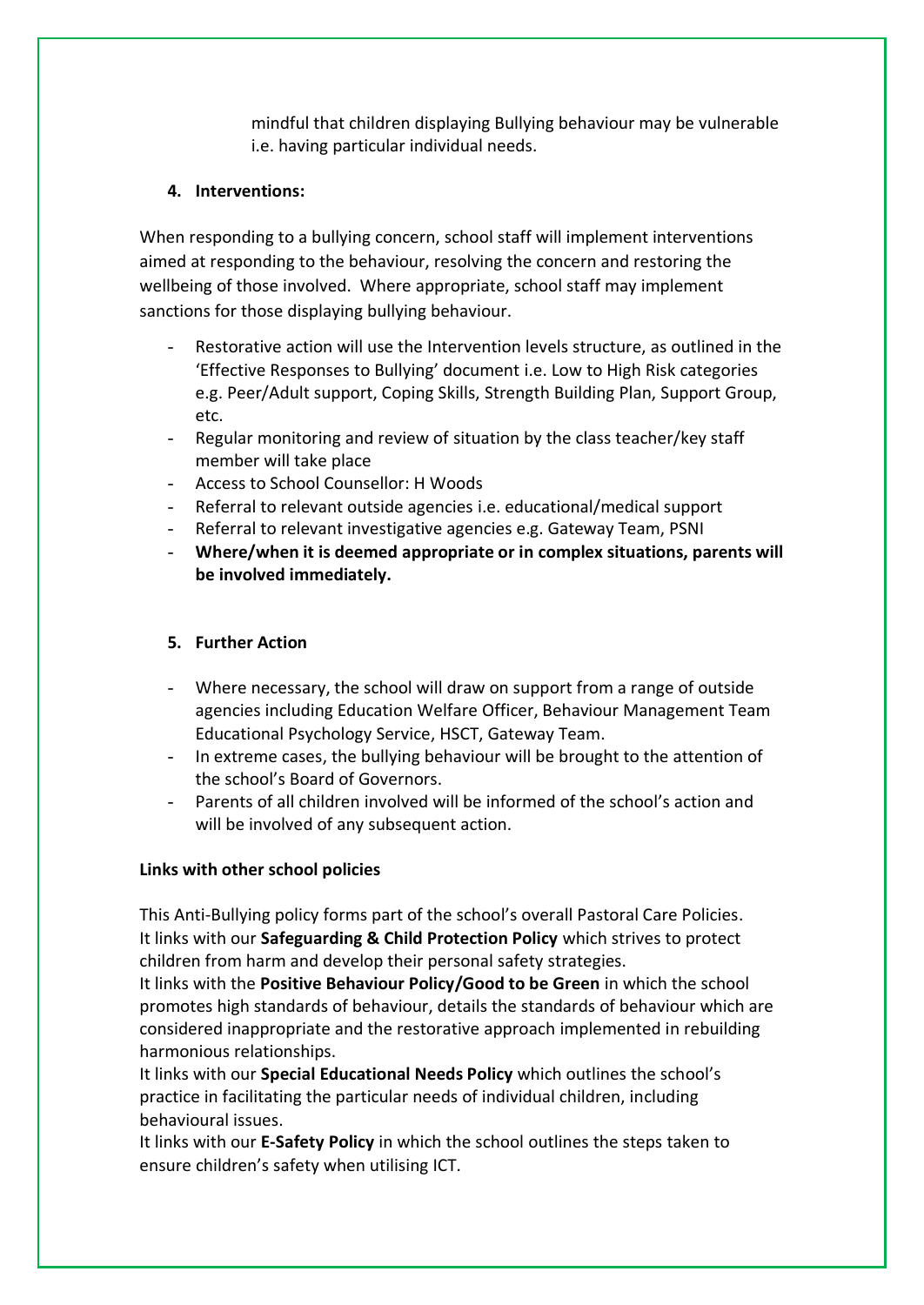It links with our **PDMU Policy** as a learning area of the school curriculum which promotes the welfare of the children in our care

#### **Professional Development of Staff**

The school recognises the need for appropriate and adequate training for staff, i.e. teaching and non-teaching. This will include:

- a commitment to ensuring that staff are regularly provided with appropriate opportunities for professional development
- noting the impact of the training on both the policy and its procedures e.g. any amendments made, inclusions added etc. and disseminating to staff
- ensuring that opportunities for safeguarding training are afforded to Governors and all staff – teaching and non-teaching
- ensuring awareness of the importance of a robust system of record keeping

## **Conclusion**

Implementation of this policy will be monitored by the Principal, Senior teachers and class teachers where appropriate in consultation with staff, parents and children.

A report on recorded incidents of bullying behaviour will be presented to the Board of Governors as appropriate. Trends and priorities for action will be identified. Furthermore, Governors will assess the effectiveness of strategies aimed at preventing and responding to Bullying behaviour.

Feedback from ongoing monitoring will inform amendments and new ideas and strategies will be incorporated accordingly. This policy will be formally evaluated and reviewed, in consultation with children and their parents/carers, on or before June 2023

## **Signed:**

**\_\_\_\_\_\_\_\_\_\_\_\_\_\_\_\_\_\_ Mrs D O Neill ( Principal)** 

**\_\_\_\_\_\_\_\_\_\_\_\_\_\_\_\_\_\_\_\_\_ Sr Frances Connolly (Chairperson of** 

**Governors)**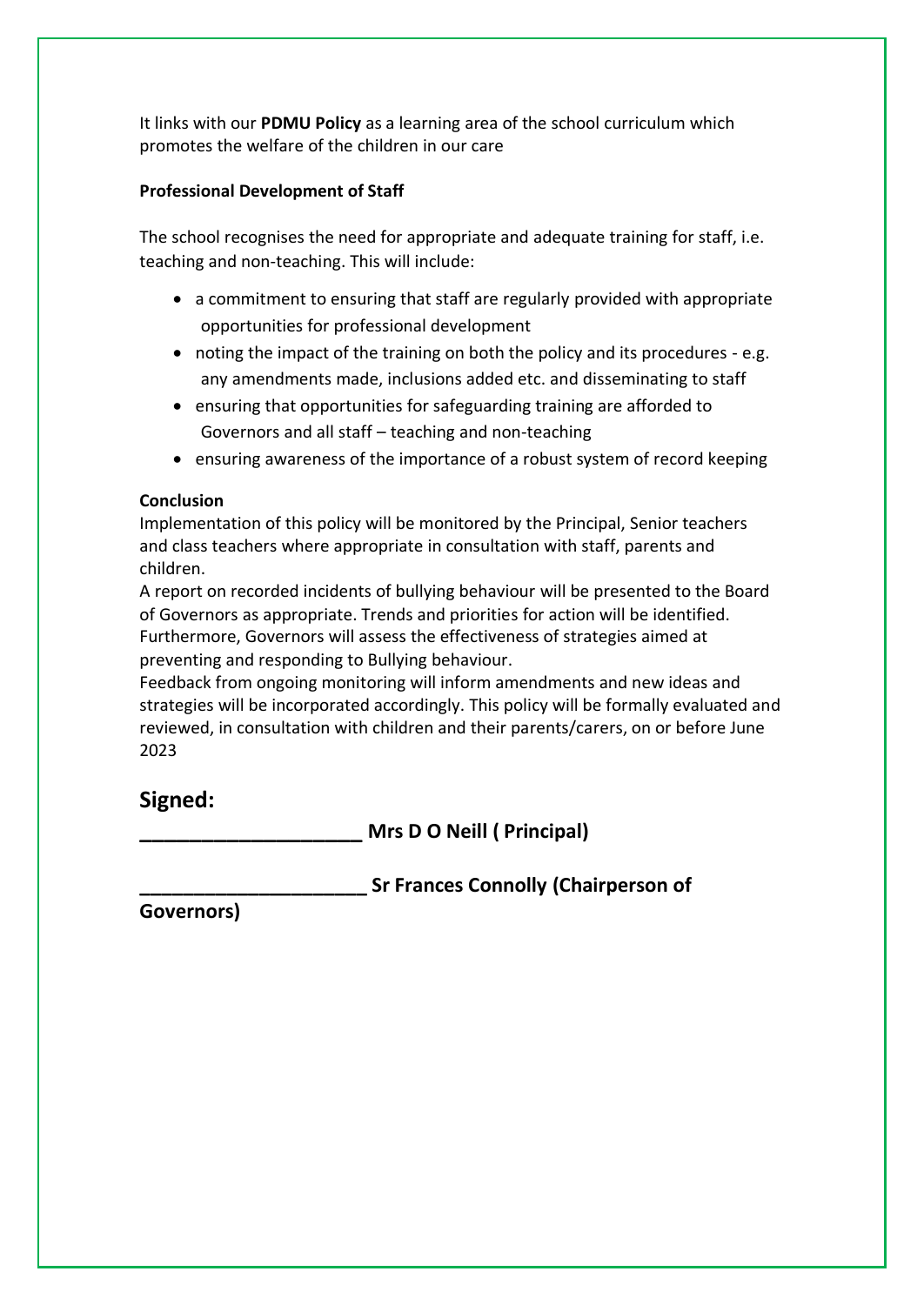**June 2021**

# **Appendix 2: Bullying Concern Assessment Form**

#### **PART 1 – Assessment of Concern Date:**

**Our School's Definition of Bullying is: Bullying is a form of aggressive, hurtful behaviour which is persistent and unprovoked.**

|                                                                                                                                                                    | Name(s) | Gender | DOB/Year<br>Group (if pupil) |  |
|--------------------------------------------------------------------------------------------------------------------------------------------------------------------|---------|--------|------------------------------|--|
| Person(s) reporting<br>concern                                                                                                                                     |         | M/F    |                              |  |
| Name of targeted pupil(s)                                                                                                                                          |         |        |                              |  |
| Name of Pupil(s) involved                                                                                                                                          |         |        |                              |  |
| Does the behaviour<br>involve?                                                                                                                                     |         |        |                              |  |
| $\Box$ Individual to individual<br>1:1<br>$\Box$ Individual to Group<br>□ Group to individual<br>$\Box$ Group to group                                             |         |        |                              |  |
| Type of incident and theme (if Applicable):                                                                                                                        |         |        |                              |  |
| Physical bullying (includes jostling, physical intimidation, interfering with personal<br>□<br>property, hitting, nipping, punching, kicking, tripping and biting) |         |        |                              |  |

 $\Box$  Verbal bullying (includes name calling, insults, jokes, threats, spreading rumours, offensive remarks)

 $\Box$  Indirect/Emotional bullying (includes isolation, refusal to work with/talk to/ play with/ help others, talking behind backs, circulating nasty notes)

- □ Homophobic (related to perceived or actual sexual orientation)
- □ Racist (related to skin colour, culture and religion)
- $\Box$  Sectarian (related to religious belief and/or political opinion)
- □ Non-Verbal (rude gestures, spitting, pulling faces, dirty looks, staring
- □ Other

| Is there persistence/recurrence of this behaviour? | Yes / No |
|----------------------------------------------------|----------|
| Is it targeted behaviour?                          | Yes / No |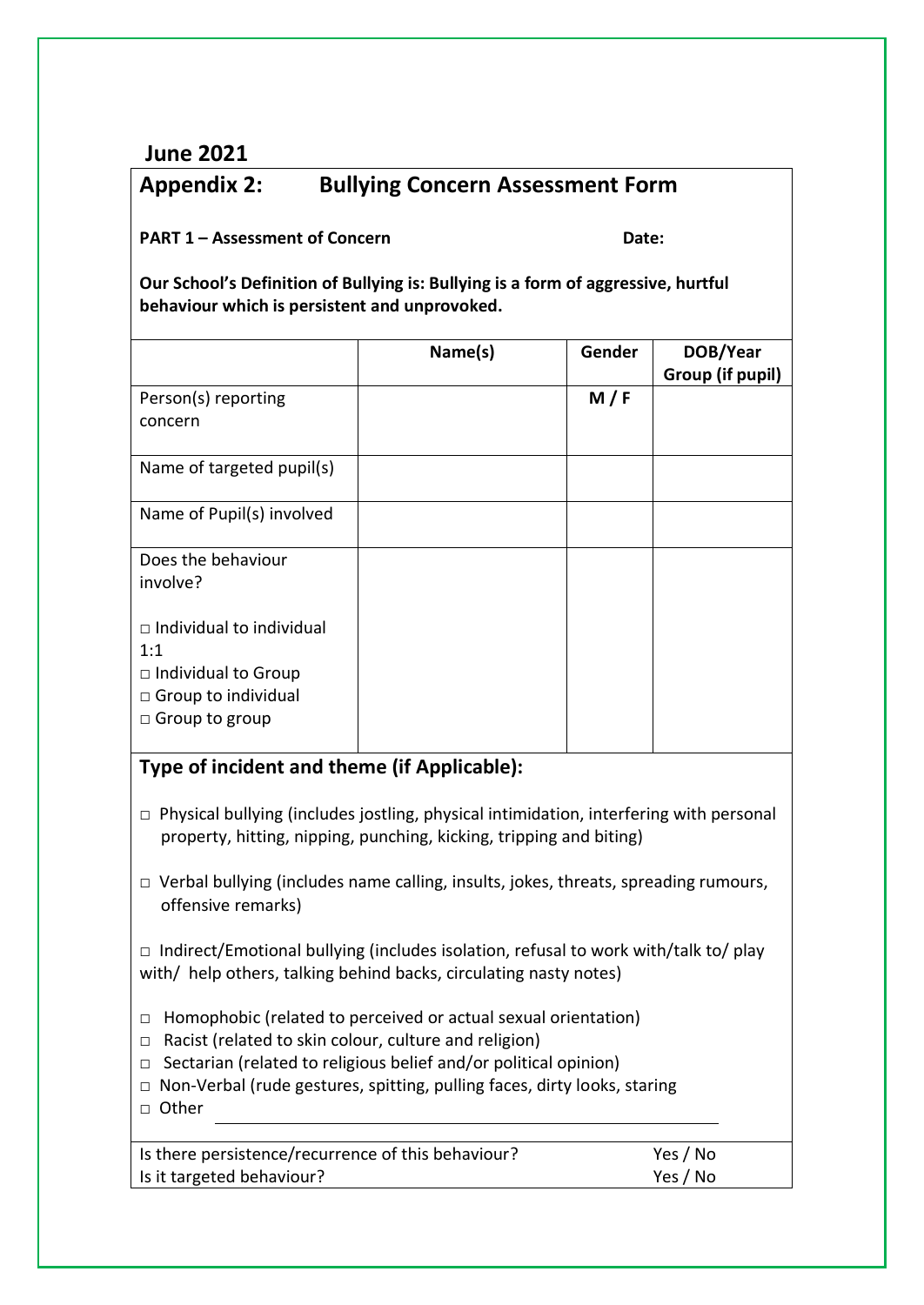Is there a power imbalance? Yes / No Is it intentionally hurtful behaviour? Yes / No Does this incident meet your school's agreed definition of bullying? Yes / No

Check records for previously recorded incidents

**Outline of incident(s):** Attach all written accounts/drawings of incident(s) completed by targeted pupil, witnesses (i.e. other pupils, staff) including date(s) of events, if known.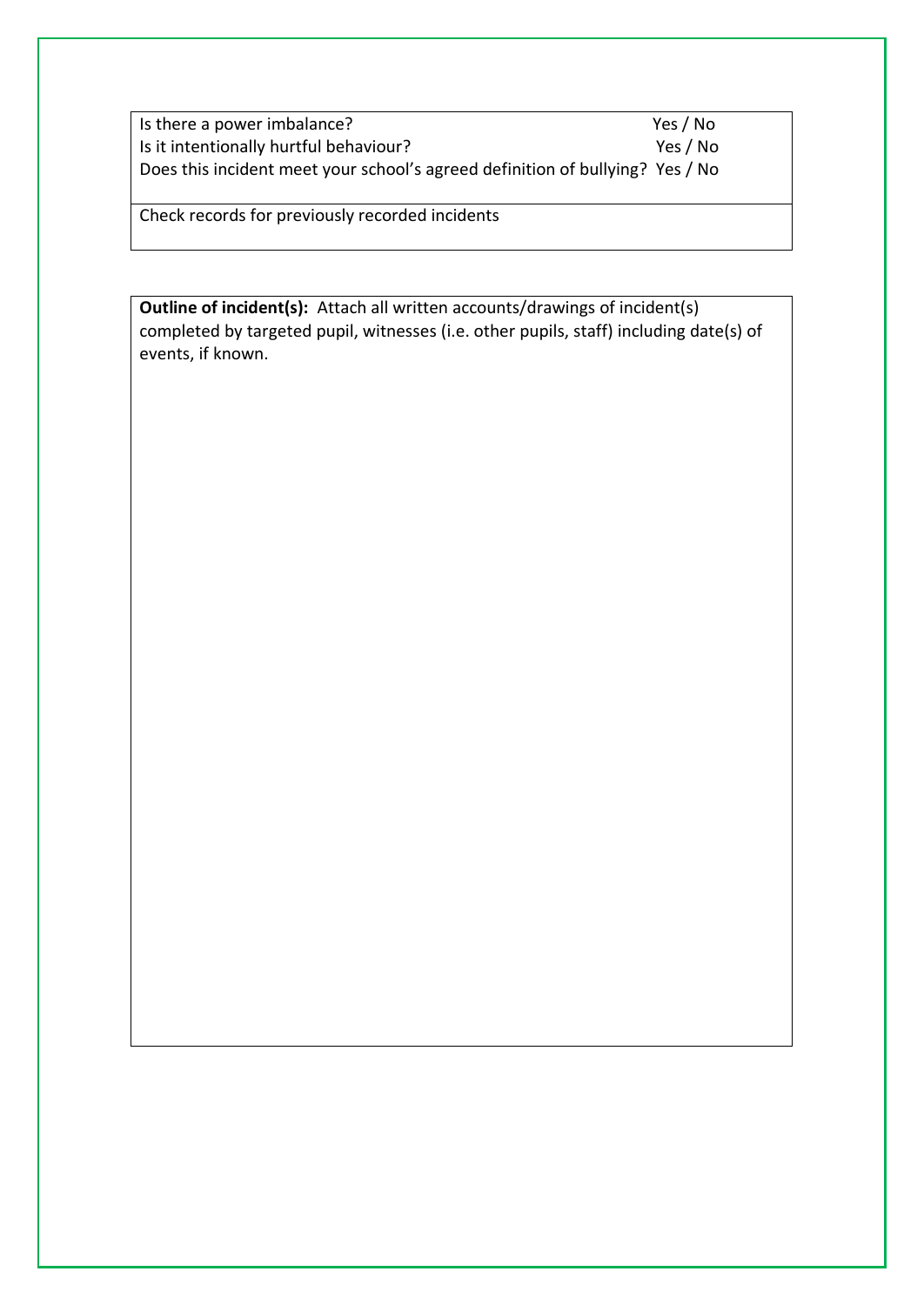# **Appendix 3: Restorative Action**

|    | <b>Adult Questions</b>                                                              | <b>Pupil Reflection</b> |
|----|-------------------------------------------------------------------------------------|-------------------------|
| 1. | Tell me what<br>happened?                                                           |                         |
| 2. | What were you<br>thinking that<br>led you to<br>behave that<br>way?                 |                         |
| 3. | Who has been<br>affected by<br>what you have<br>done?                               |                         |
| 4. | Can you tell me<br>how that<br>person has<br>been affected<br>by your<br>behaviour? |                         |
| 5. | What do you<br>think you need<br>to do to make<br>things right?                     |                         |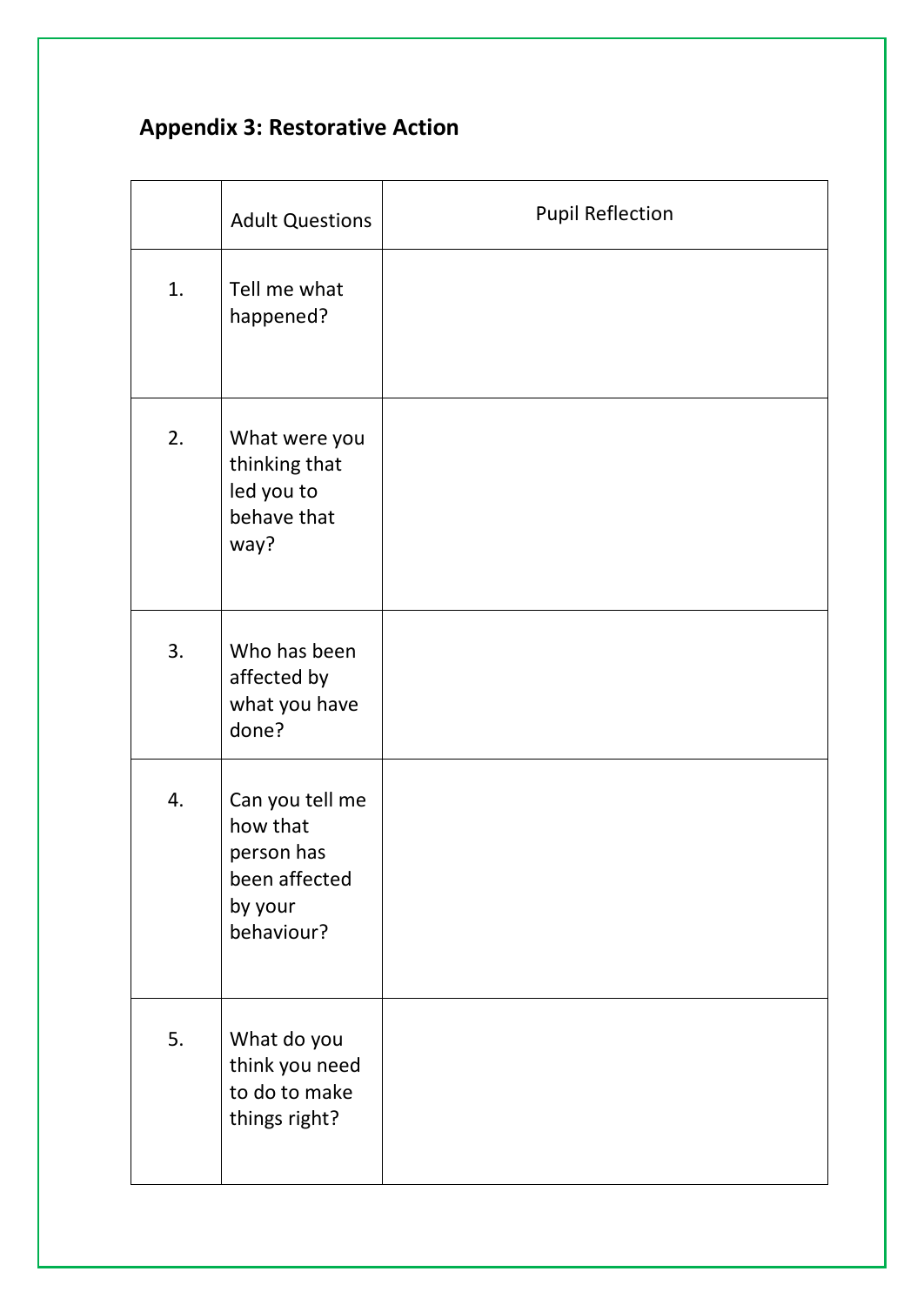## **Think Time Discussion Sheet**

**Name\_\_\_\_\_\_\_\_\_\_\_\_\_\_\_\_\_\_\_\_\_ Class\_\_\_\_\_\_\_\_\_\_\_\_ Date \_\_/\_\_\_/\_\_\_\_\_\_** 

This is what happened:

This is what I was thinking/feeling at the time:

This what I chose to do:

Who was affected by what I did?

How were they affected by my actions?

**What action(s) do I need to take now to make things better/right? 1.**

**2.**

**3.**

| Signed: Child |  | <b>Staff</b>             |        |
|---------------|--|--------------------------|--------|
| Date: $/ /$   |  | <b>Parents Informed?</b> | Yes/No |